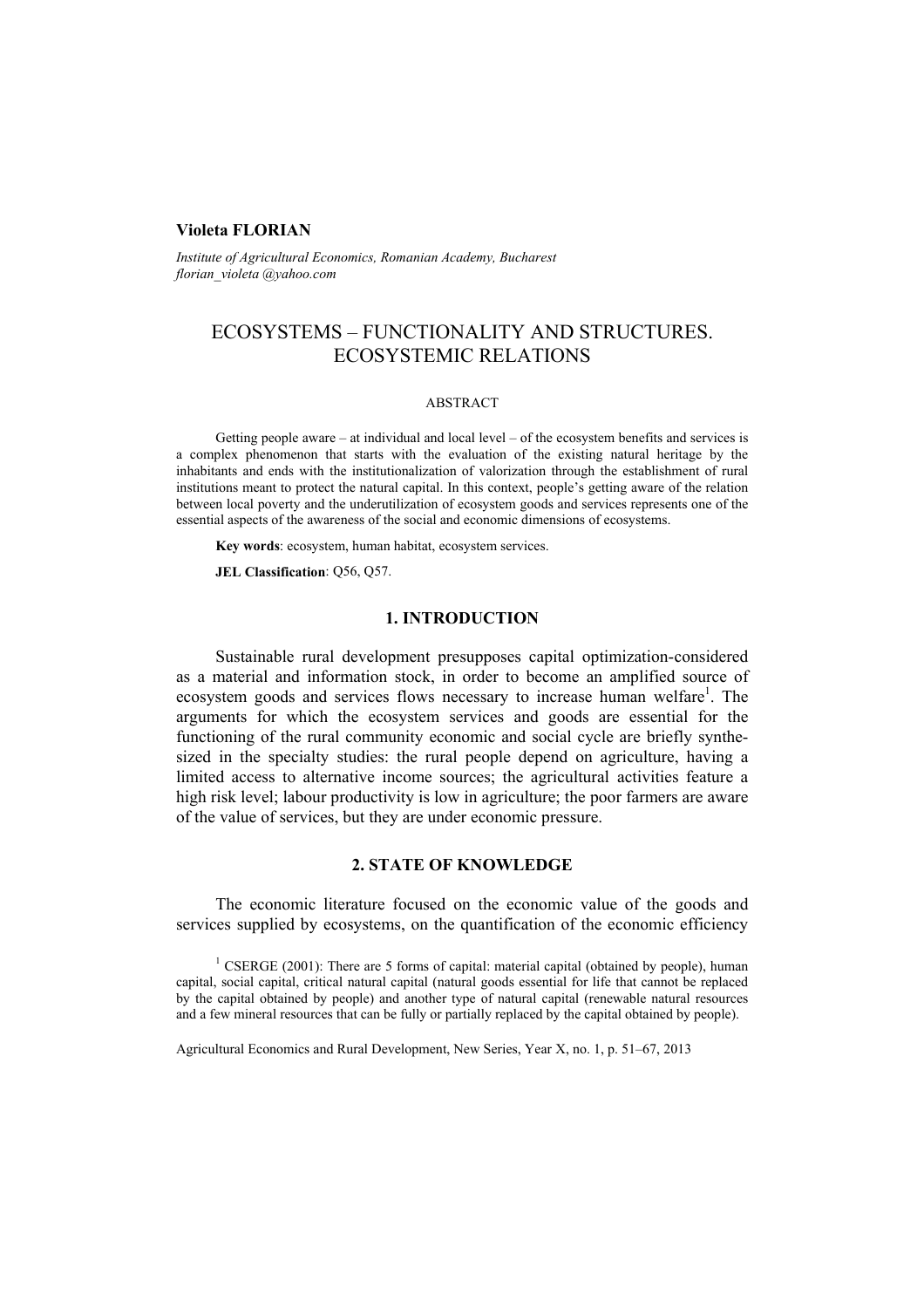and effectiveness, on the implications on the agricultural market and on the benefits that the communities are able to extract from the ecosystems they belong to<sup>2</sup>.

The recognition of the importance to maintain biodiversity within the normal parameters in the process of life quality stability is the key to the argumentation of Stork  $(1999)^3$  and Dirzo and Raven  $(2003)^4$ . In the same order of ideas, a series of typologies of capital emerge, which is supplied to human communities by biodiversity, of goods and services generated by ecosystems, from the perspective of the possible contribution to welfare<sup>5</sup>.

The causal relationship established between the ecosystem quality, between the quality of goods and services implicitly, and the quality of life of the human communities was approached from the following perspective: economic markets and policies, governance quality, demographic processes, relative and absolute poverty.

The ecosystem degradation can induce severe processes at community level, with direct implications upon population's welfare, starting with the economic dimensions and ending with those referring to health condition (Chivian,  $2003$ )<sup>6</sup>; the ecosystem disequilibration – induced by the invasion of non specific species or by social irrationality – transforms the natural framework into an unfriendly environment for the people (WEHAB,  $2002$ )<sup>7</sup>. The existing relations between the biodiversity system and the ecosystem operation and the poverty in the rural communities have represented one of the most frequent themes of the economic

<sup>2</sup> Adger, N., Brown, K., Raffaello, Cervigni, Moran, D. (1994), "Towards Estimating Total Economic Value of Forests in Mexico" CSERGE Working Paper GEC-1994-21; Batagoda, B., Turner, R., Tinch, R., and Brown, K. (2000), "Towards Policy Relevant Ecosystem Services and Natural Capital Values" CSERGE Working Paper GEC 2000-06, University of East Anglia and University College London; Bateman, I., J. (1999), "Environmental impact assessment, cost-benefit analysis and the valuation of environmental impacts" in Petts, J. (ed), "Handbook of Environmental Impact Assessment, Volume 1-Environmental Impact Assessment: Process, Methods and Potential", Blackwell Sciences, Oxford.

 $3$  Stork, N. (1999), "The magnitude of global biodiversity and its decline" in Cracraft, J., and Grifo, F. (eds.), "The Living Planet in Crisis: Biodiversity, Science and Policy", Columbia University Press, New York.

<sup>4</sup> Dirzo, R., and Raven, P. (2003), "Global state of biodiversity and loss", Annual Review of Environment and Resources, 28:137-167.

 $<sup>5</sup>$  Daily, G., C. (1997), "Introduction: What are Ecosystem Services?" in "Nature's Services:</sup> Societal Dependence on Natural Ecosystems" Island Press, Washington, D. C; De Groot, R., S., Wilson, A., W., and Boumans, R., M., J. (2002), "A typology for the classification, description and valuation of ecosystem functions, goods and services" Ecological Economics, 41: 393-408.

 Chivian, E. (2003), "Biodiversity:Its Importance to Human Health" Centre for Health and the Global Environment, Harvard Medical School, Cambridge, MA. 7

<sup>7</sup> WEHAB (2002), "A Framework for Action on Biodiversity and Ecosystem Management", Water, Energy, Health, Agriculture and Biodiversity Working Group Report, contribution to the World Summit on Sustainble Development, Johannesburg, South Africa, 26 August – 4 September, 2002, United Nations, New York.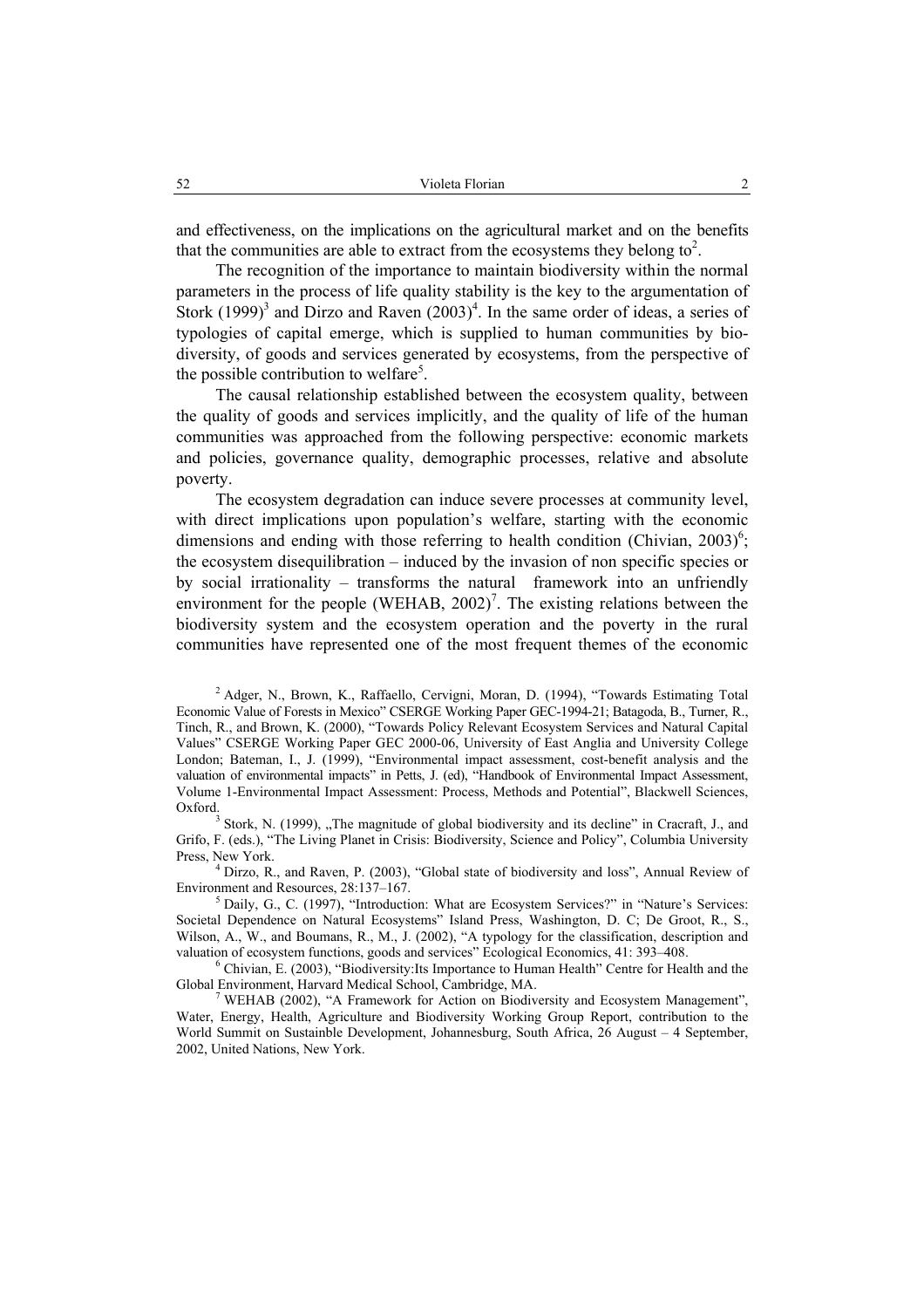literature: the immediate, great pressure of the natural ecosystem upon poverty was investigated under the multiple aspects of the economic determination<sup>8</sup>.

The empirical studies were materialized through the (partially universal and consistent) argumentation of the relevant theories (from the economic literature), by their positioning in certain spatial contexts. The multiple relation existing between the ecosystems stability and the zonal characteristics was the subject of certain surveys and studies conducted for solving up the punctual problems; for example, the coral reefs represented the subject of practical research works by which the main aspects of the man-nature system were revealed (Nystrom, M., Folke, C. and Moberg, F., "Coral reef disturbance and resilience in a human-dominated environment" published in *Trends in Ecology and Evolution, 15/2000*).

The important subject of wetlands was the focus of research works by which both the empirical paradigm of the ecosystem relations and the methodological paradigm necessary for the study of this issue were established. The study "The Socio-economics of Wetlands" carried out in 2002 (by the authors Stuip, M.A.M., Baker, C.J., Oosterberg, W.) quantified the contribution that wetlands can bring to human welfare (such as leisure spaces, biodiversity, characterized by socio-cultural values) through the protection of natural habitats.

The empirical studies generally use the classifications of wetlands elaborated by Ramsar (1971, in the paper "Convention on Wetlands of International Importance Especially as Waterfowl Habitat"): marine/coast wetlands (permanent, coral reefs, estuaries etc.), inner wetlands areas (delta, permanent areas of rivers, permanent wetlands of lakes, alpine wetlands, wetlands in tundra etc.) and wetlands created by humans (irrigated areas, excavations, channels and drainage channels, waste water treatment areas, exploitation sites, etc.). The economic significance, the functional performances of the ecosystems dominated by this type of areas was investigated in the African countries. (Turner, R. F., Folke, C., Gren, I. M., and Bateman, I. J. published the results of these studies in the paper "Wetland valuation: three case studies" in Perrings, C. and Maler, K. (Eds.), *Biodiversity Loss: Economic and Ecological Issues,* Cambridge University Press, 1997.

The economic value, both the direct utilization value and the indirect value represented the main methodological subject of the reference paper, "Ecologicaleconomic analysis of wetlands: scientific integration for management and policy" (published in *Ecological Economics,* nr. 35/2000) by Turner, R., K., van den Bergh, J., C., J., M., Söderqvist, T., Barendregt, A., van der Straaten, J., Maltby, E., and Ierland, E., C.

<sup>8</sup> Scherr, S., J. (1999), "Poverty-Environment Interactions in Agriculture: Key Factors and Policy Implications" Paper prepared for the United Nations Development Program (UNDP) and the European Commission (EC) expert workshop on Poverty and the Environment, Brussels, Belgium, January 20–21, 1999, Revised March 19999; Fisher, R. (2000), "Poverty alleviation and forests: experiences from Asia" RECOFTC, Bangkok.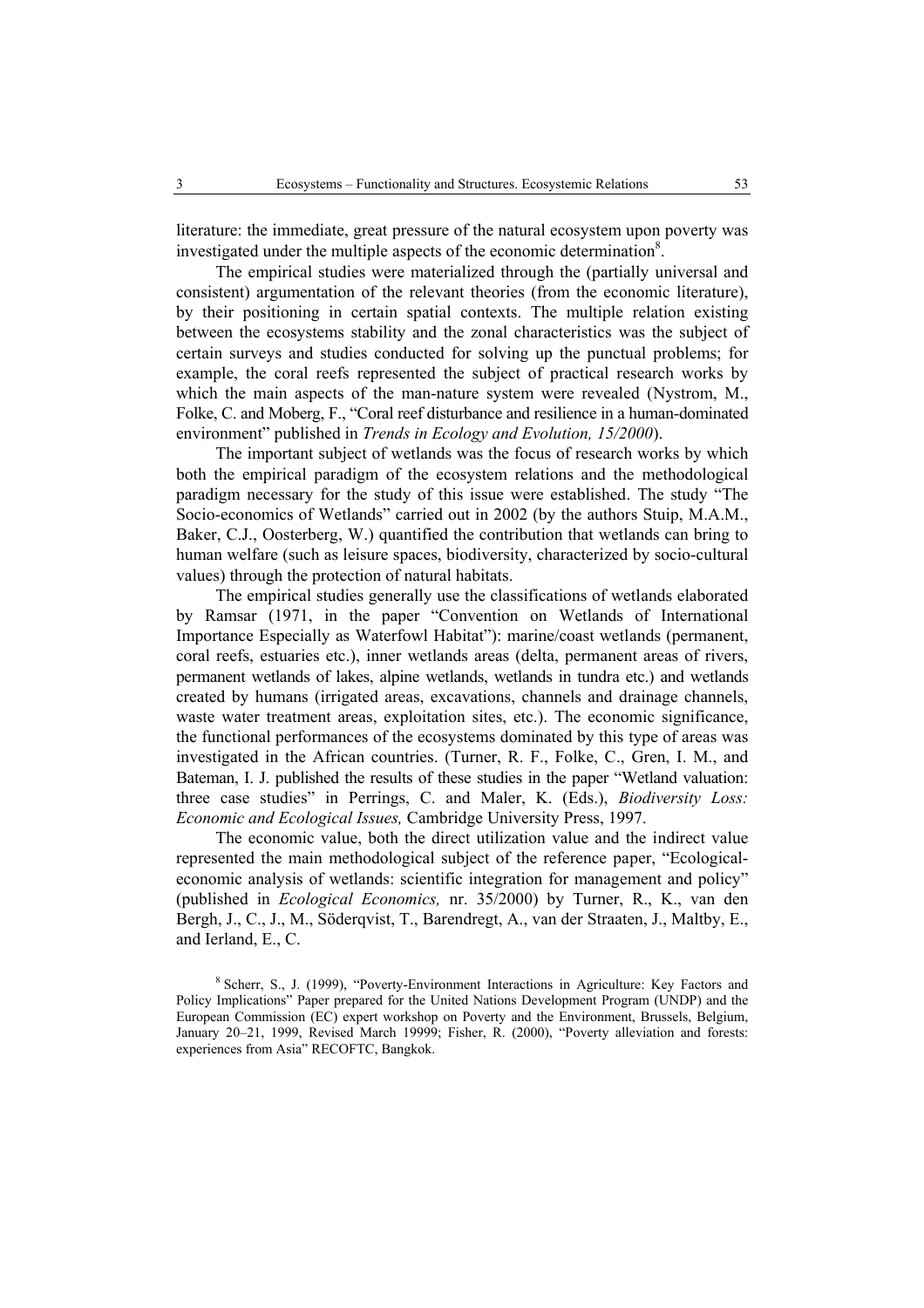The special relation between the wet ecosystems and the poverty characteristic to human areas was the subject investigated by a multitude of empirical studies: in 1994, Ruitenbeek analyzed the traditional non-commercial forms in the Bintuni Bay mangrove area, Indonesia; in 1999, Turpie investigated the economic benefits generated by the sustainable wetland utilization in Zambia; in 2003, Emerton studied the impact produced by the exploitation of local resources upon the natural ecosystem and poverty.

The quantification of the economic phenomena generated by multiple relations between the natural and the human habitats is one of the essential methodological concerns of the research studies:

– the economic assessment of ecotourism is the subject of concrete studies (carried out in 1996 by Menkhaus, S., and Lober, D. J., in Costa Rica or in 2001 by Seenprachawong in Thailand);

– the economic assessment of water resources (studies carried out by Johnson and Baltodano in Nicaragua in 2004 or by Siedl and Moraes, in Brasil in 2000);

– the economic assessment of the nutrients cycle (studies carried out by Gerrard in Laos in 2004 or studies based on the Camerun model by IUCN);

– the assessment of the saline intrusion cost, example offered by Iftikhar in 2002 in Pakistan's case;

– the economic assessment of the forest ecosystem has a very wide range of methodological approaches, starting with the economic value of the access to the forest resources (1996, Kramer and Shyamsundar made studies in Madagascar for the assessment of non-commercial benefits) and ending with the analysis of the biunivocal relations with the poverty processes (Velded in 2004 – studies under the World Bank aegis).

#### **3. MATERIAL AND METHODS**

The materials used for the study of the complex relations between the natural and human ecosystems were:

– statistical documents and studies on biodiversity and ecosystems;

– scientific literature on biodiversity and ecosystems;

– statistical materials and studies on the human habitats in the investigated areas;

– regional and local strategies referring to the investigated rural area;

– legislative documents, norms and standard rules referring to the investigated rural area governance.

The methods used for the identification and quantification of the multiple relations existing between the ecosystem services and rural communities consisted of:

– primary documentation;

– sociological observation of the rural communities, using the in-depth interview; the processing was by ATLAS software;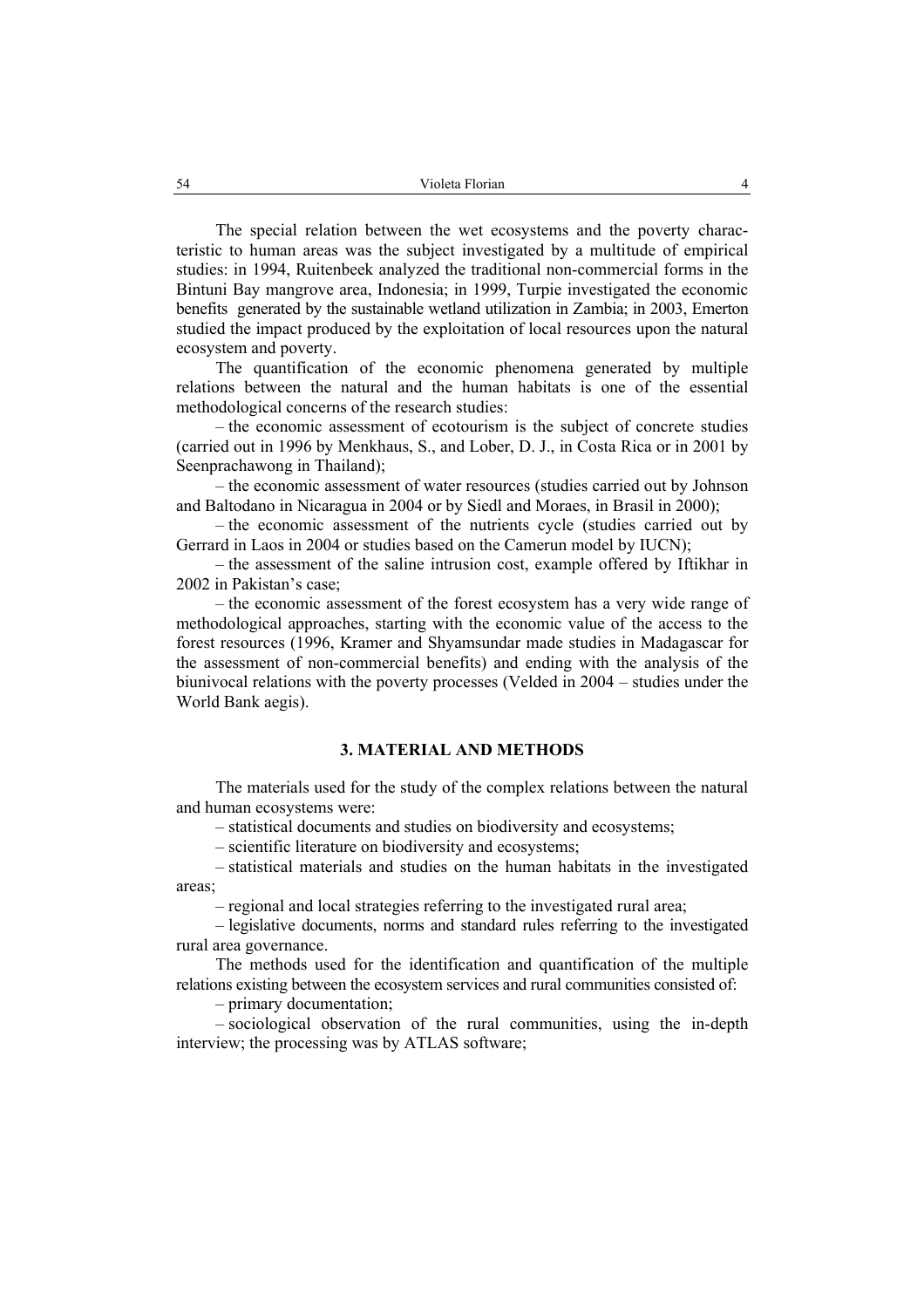– the longitudinal and transverse socio-economic analysis of the rural communities on the basis of questionnaires, the main tool being the rural locality fiche (standardized tool designed by the Institute of Agricultural Economics).

### **4. RESULTS AND DISCUSSIONS**

The study of the complex relations between the natural and human structures was carried out in the rural system of Brăila county. We mention that for the case study we used the concept of ecosystem defined as a system formed by the interaction of flora, fauna and microorganisms and between these and their nonliving environment<sup>9</sup>.

## **4.1. Ecosystem typologies**

The primary typology of ecosystems comprises:

– **the spontaneous natural ecosystems** – prevailing on the Danube banks, (located on islets); they are also found in the areas cleared of trees for farming purposes or piscicultural (natural or artificial) basins; the main characteristic is the poor vegetation and limited zoocenosis, consisting of species brought by air or water way;

– **the secondary anthropized spontaneous ecosystems** – mainly consisting of forests: "*Such forests were maintained on certain islets, but most of them are covered with hybrid poplar plantations and other fast-growing species, cultivated in rows and without underbrush, the rare and poor grass layer being subject to grazing. These "forests" present an unstable and vulnerable anthropogenous ecosystem, with low biocenotics diversity, subject to periodical natural disasters and pests of all kind"*<sup>10</sup>*.*

– **the secondary aquatic ecosystems** – "*After dyking the river, over 400,000 ha of ponds, flood land, small streams and runnels disappeared, their place being taken by large land areas, which were intended to be fertile agricultural lands ... in a short time, not more than 4-5 years after dyking, a great part of the land areas obtained through the desiccation of ponds, marshes and streams lost their productivity due to intense salinization, desertification or sloughing processes. ... in the aquatic ecosystems, over 300 taxons of plankton and periphytic algae were identified, 100–200 zooplankton invertebrates, 17 large big groups of benthic invertebrates with hundreds of species, all fish species of fresh water typical for*  lakes and ponds"<sup>11</sup>.

<sup>9</sup> Definition formulated in the study *Multilateral: Convention on Biological Diversity* presented in 1993, at the Convention on Biological Diversity, Rio de Janeiro, 1992.<br><sup>10</sup> www.scritube.com/geografie/Danube's Ecosystem 233652222php:GSG Moisil Team, Brăila,

Romania. 11 www.scritube.com/geografie/Danube's Ecosystem 233652222php:GSG Moisil Team, Brăila,

Romania.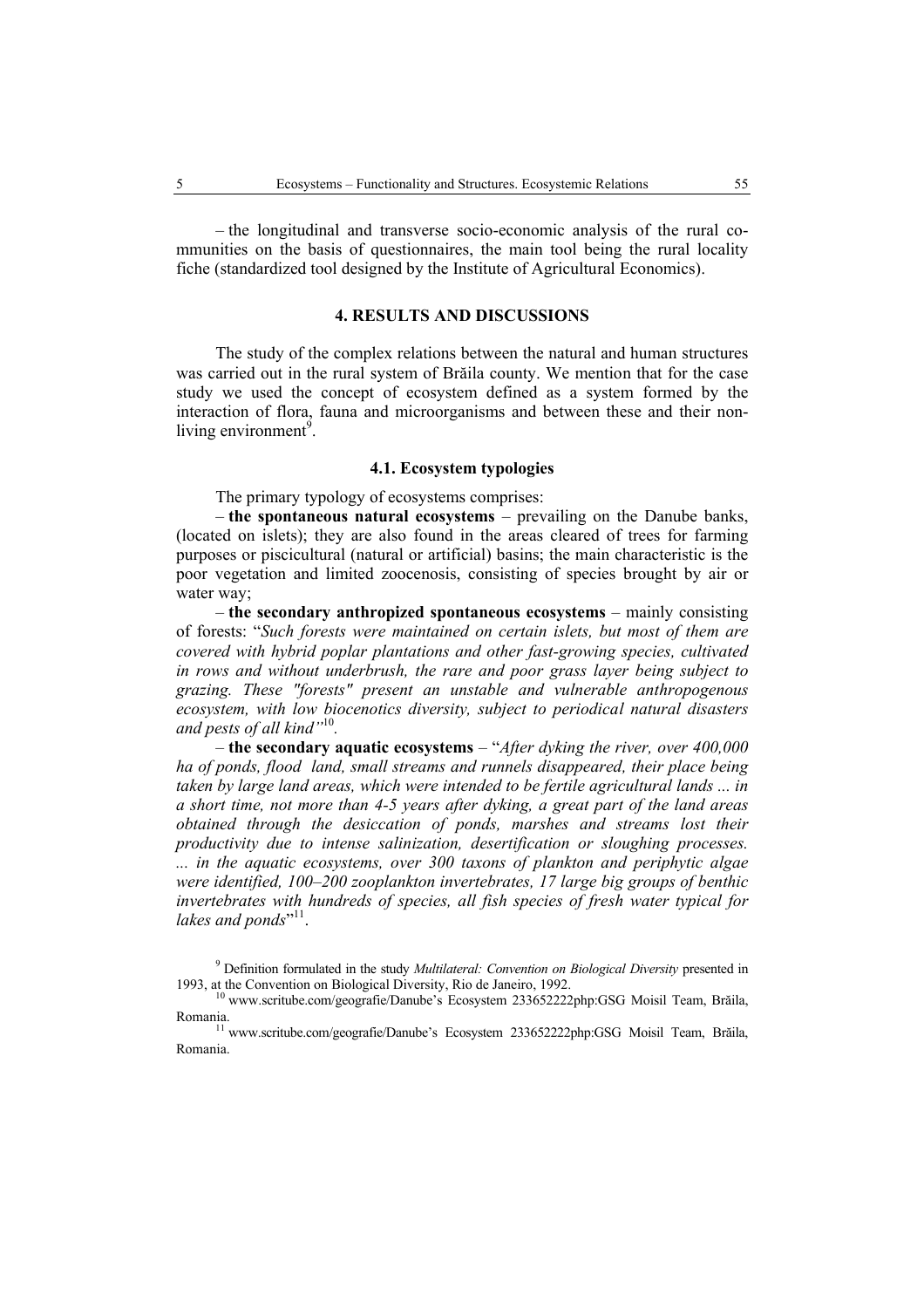– **the plain ecosystem** (Bărăgan Plain) – characterized by native steppe vegetation, is at present dominated by agricultural crops; 90–95% are anthropized ecosystems. "*At present, the natural steppe vegetation is also found on the slopes of subsidence depressions, in the spaces between agricultural parcels, on the road side, in the areas that are temporarily uncultivated. The basic associations consist of xerofilous grassland with spots of bushes consisting of steppe shrubs*" 12.

– **the saline ecosystem** is spatially defined by the Salty Lake I and by the lakes Căineni and Movila Miresii; "… *the waters of the lake are intensely salty, characterized by a rich zooplankton and phytoplankton. The therapeutical value is generated by the existence of the massive deposits of therapeutical mud. ... In the Salty Lake (Lacul Sărat) I Brăila, ... the total volume of existing or estimated therapeutical mud is 138404.5 m<sup>3</sup>, and the exploitation volume amounts to 535.62 m<sup>3</sup>. ... the characteristics of the salty lake Căineni are those of a deposit of mineral*  waters of the type chlorosodium-sulphate-magnesium and sapropelic mud<sup>713</sup>.

– **the rockery ecosystem** (Popina Blasova), resulting from the hercinic erosion, has the following composition: "*The vegetation elements are those specific to the pontic steppe and panonic silvosteppe. The steppe was largely upturned and replaced by crop vegetation in 90%. ... Most plants develop their vegetation cycle*  before the dry periods from the end of summer<sup>714</sup>.

#### **4.2. Brăila ecosystems – structures and functions**

The ecosystem structures and functionalities generate the support of the rural communities from Brăila, determining fundamental economic and social characterristics.

The rural community benefits come from the modality in which the ecological values get combined with the economic ones, in which the physical, biological processes are intermingled with those specific to human activities and the natural habitat and human habitat complete each other.

| Ecosystem | $\rightarrow$ | <b>Ecosystem</b><br>functions | — | <b>Ecosystem goods</b><br>and services | $\rightarrow$ | <b>Contribution to</b><br>human welfare |
|-----------|---------------|-------------------------------|---|----------------------------------------|---------------|-----------------------------------------|
|-----------|---------------|-------------------------------|---|----------------------------------------|---------------|-----------------------------------------|

*Source:* "The Economic, Social and Ecological Value of Ecosystem Services: A Literature Review", London, 2005: A2-11.

Figure 1. Ecosystem – human welfare relation.

<sup>12</sup> www.cjbraila.ro/Raport de mediu PATJ Braila-Final-2011.PDF – "Enviromental report for the Territory Ammendment Plan of County Braila Halcrow, România, 2011: 41.<br><sup>13</sup> www.cjbraila.ro/Raport de mediu PATJ Braila-Final-2011.PDF – "Environmental plan for

the Plan of Territorry Ammendment", Halcrow, România, 2011: 60.<br><sup>14</sup> http://primariafrecatei-braila.ro/fckfiles/File/PAAR.PDF – "Natural, economic and social characte-

ristics of the Frecatei commune", p: 6.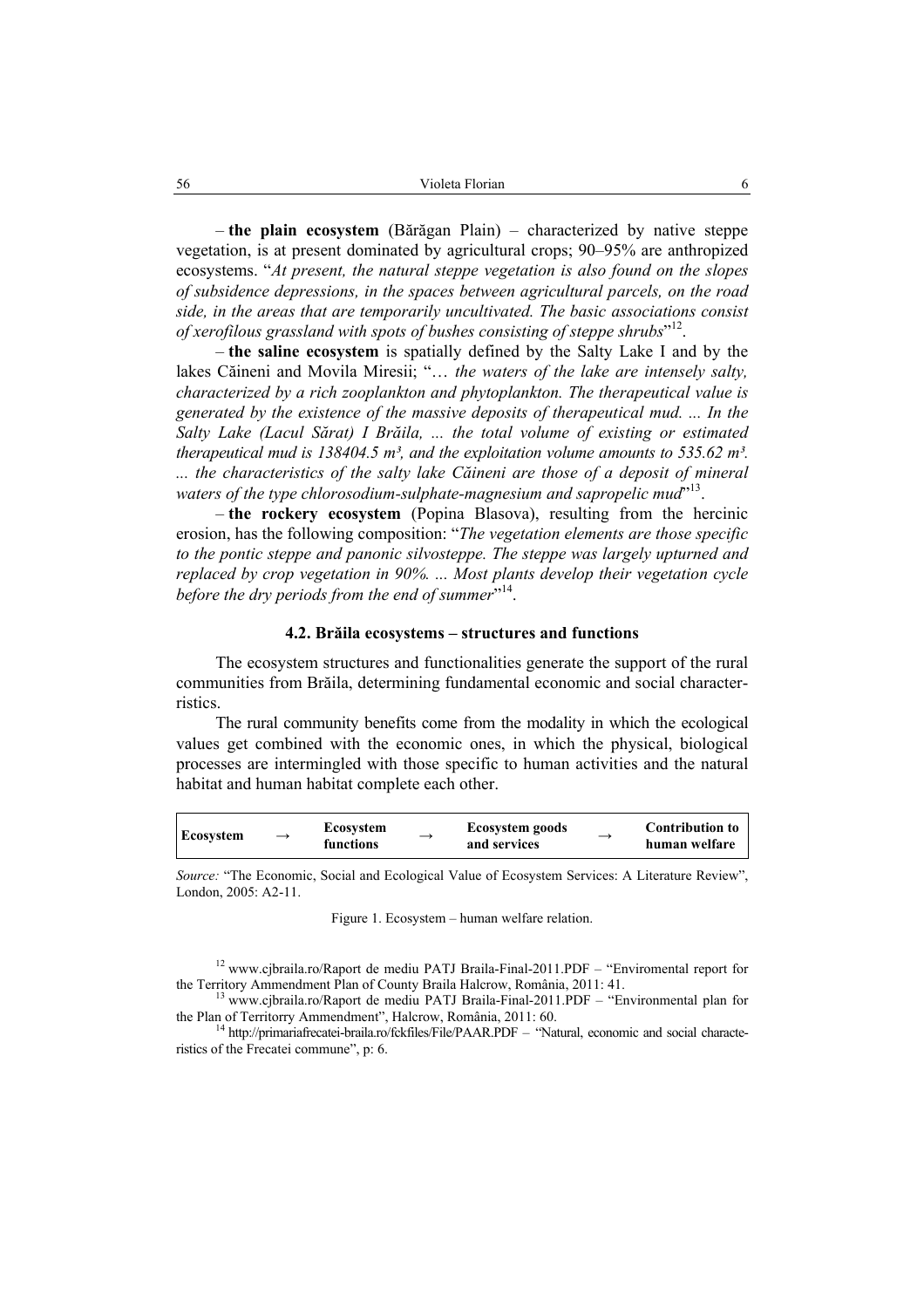The spatialization of the relations between human welfare and the ecosystems exiting in Brăila area was reconsidered only for those rural communities in which biodiversity was fractured in order to annihilate the drought-induced risks; these areas were selected in order to demonstrate the multiple inter-influencing relations.

The main features of the investigated area are the following: **a plain ecosystem considered as an agro-ecosystem** taking into account the very high share of agricultural areas in total area: 81.3%; these add to the fact that 75% of the agricultural land is found in the  $1<sup>st</sup>$  and  $2<sup>nd</sup>$  fertility classes. Furthermore, 200,000 hectares are organized into modern farms on which modern techniques and technologies are used; **the coverage area** is ample because most rural communities in the county Brăila are part of this ecosystem. Depending on the modification of the ecosystem, one can detach the areas in which both the direct factors (mainly land transformation, change of the river flow and water prelevation, introduction of pressure upon species, abusive use of fertilizers, crop harvest and livestock production, climate variability and change), and the indirect factors (mainly the socio-political ones/governance and the legal-scientific framework and technology – agricultural techniques) brought their substantial contribution to redefining the human development starting from the change of the plain ecosystem into an agro-systemic one and the deep transformation of the natural – human ecosystem implicitly.

If we detach a rural area with high ecological and social homogeneity we can **localize the rural subsystem defined by the rural localities Cazasu, Siliştea, Vădeni, Tudor Vladimirescu.** The eco-ecological analysis focused on this area reveals the relation between the ecosystem services and the development level of the rural communities as well as the existing relations between the ecosystem functionality and the human welfare. The ecological characteristics are defining for the communities with a medium natural risk level (Table 1).

|                                                          | Cazasu                                  | Silistea                            | Vădeni                                      | <b>Tudor</b><br><b>Vladimirescu</b> |
|----------------------------------------------------------|-----------------------------------------|-------------------------------------|---------------------------------------------|-------------------------------------|
| Periodical moisture<br>surplus in soil                   |                                         |                                     |                                             |                                     |
| Soil erosion                                             |                                         |                                     |                                             |                                     |
| Landslides                                               |                                         |                                     |                                             |                                     |
| Frequent drought                                         | Yes                                     | Yes                                 | <b>Yes</b>                                  | <b>Yes</b>                          |
| Small and very small<br>humus reserve in soil            | Yes                                     |                                     |                                             |                                     |
| Acidity/alcalinity                                       |                                         | Yes                                 | Yes                                         | Yes                                 |
| Chemical pollution of<br>soil due to human<br>activities | Very low<br>drinking water<br>pollution | Serious drinking<br>water pollution | Low drinking<br>water and soil<br>pollution | Serious drinking<br>water pollution |

*Table 1*  Environment characteristics

*Source:* Data from the Commune fiche, applied in 2011, 2012.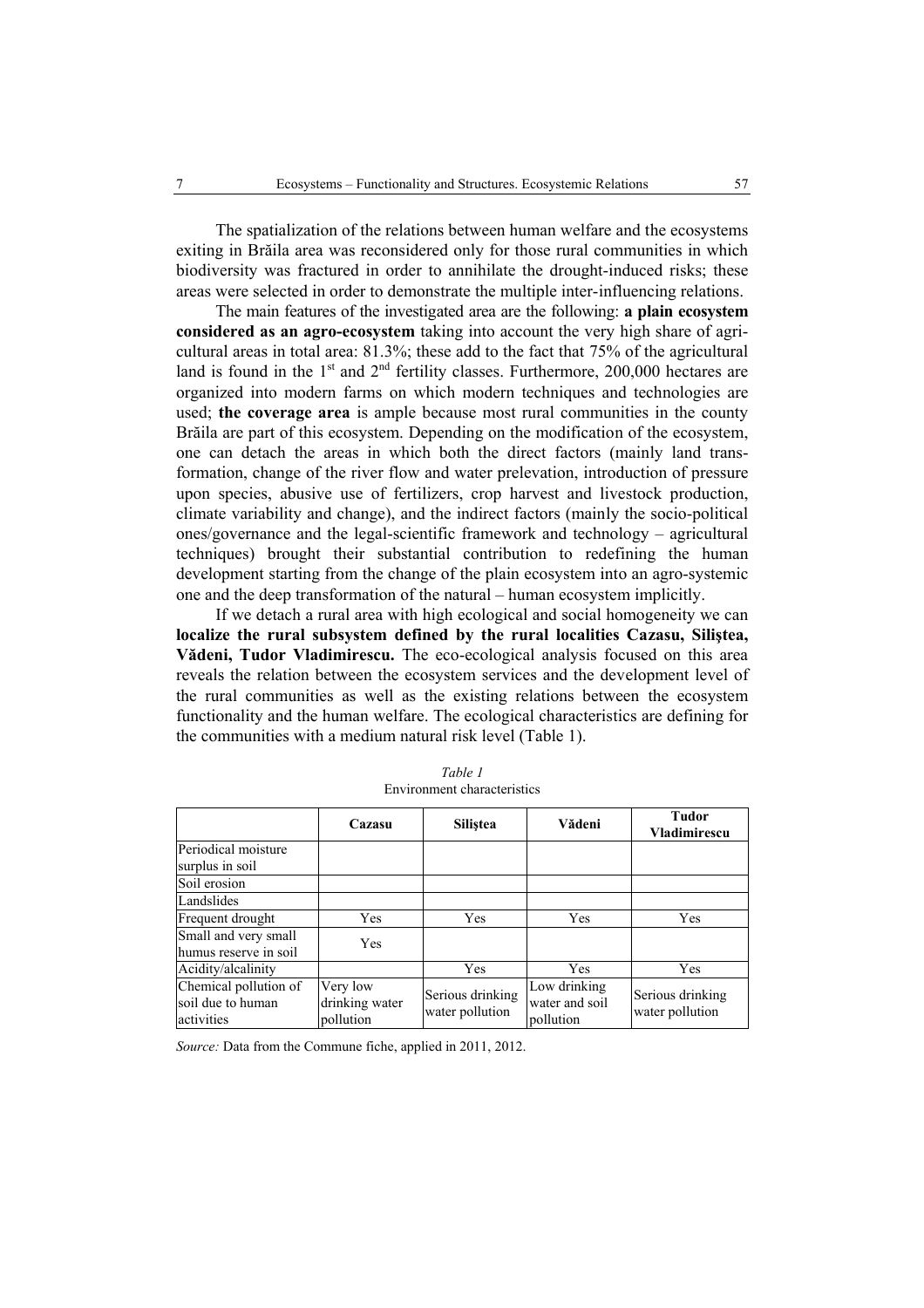*The rural area of Brăila Terrace, consisting of the 4 investigated communities* comprises 13 villages; the average number of villages per commune is of 3.2; the population of this rural area totals 11,169 inhabitants. The density, specific to the region it belongs to, has quite low values, ranging from 0.15 inhabitants/ha (commune Siliştea) to 1.2 inhabitants/ha (commune Cazasu).

**The demographic capital** is defined by the balanced structure by genders, the share of the female population is 50.2%, as well as by the severe demographic phenomena: the birth rate in the rural area is 13.9‰. The natural population increase can be noticed only in the rural community Siliștea  $(+5.9\%)$  in the remaining communities having negative values, ranging from –19.5‰, in the commune Tudor Vladimirescu to –1.2‰, in the commune Cazasu.

The particularity of the occupational pattern resides in the occupational disequilibrium, generated by the prevalence of employment in the agricultural sector. The excessive contraction of job supply supports this pattern, which became specific for the rural Brăila area. The excessive great shares of the population employed in agriculture describe the excessive economic and social dependence on this activity, also indicating the maximum risk degree that the respective rural communities are facing. A preponderently mono-occupational structure is materialized into increased vulnerability to any type of natural, social and economic risk (Table 2).

| Commune            | <b>Problems of the community</b>                                      |
|--------------------|-----------------------------------------------------------------------|
| Silistea           | Temporal subsidy gaps – lack of timing between the periods when these |
|                    | are necessary and the time when they are received                     |
| Vădeni             | Lack of funds for commune modernization                               |
| Tudor Vladimirescu | Lack of jobs                                                          |
| Cazasu             | Rural poverty                                                         |

*Table 2*  Problems of the investigated rural communities

*Source*: Commune fiches applied in the period June 2011, March 2012.

While at the statistical analysis level we can identify the problems emerged from the lack of jobs (non-diversification of job supply), at the level of social analysis much more complex problems were established. In the formal leaders' opinion, vulnerability stems from the lack of funds, poverty, incorrect implementation of agricultural policies.

The defining **social capital** for the investigated rural communities is characterrized by:

1. **social relationships** with positive effects (information dissemination, knowledge and information exchange, internalization of the interests of the group the rural players are part of) and negative effects (their sticking to the traditionality matrix results in the emergence of an "*anti novatory*" behaviour and the low internalization of values in relation to the natural environment preservation). The first category of the social relations is based on the organization of water users into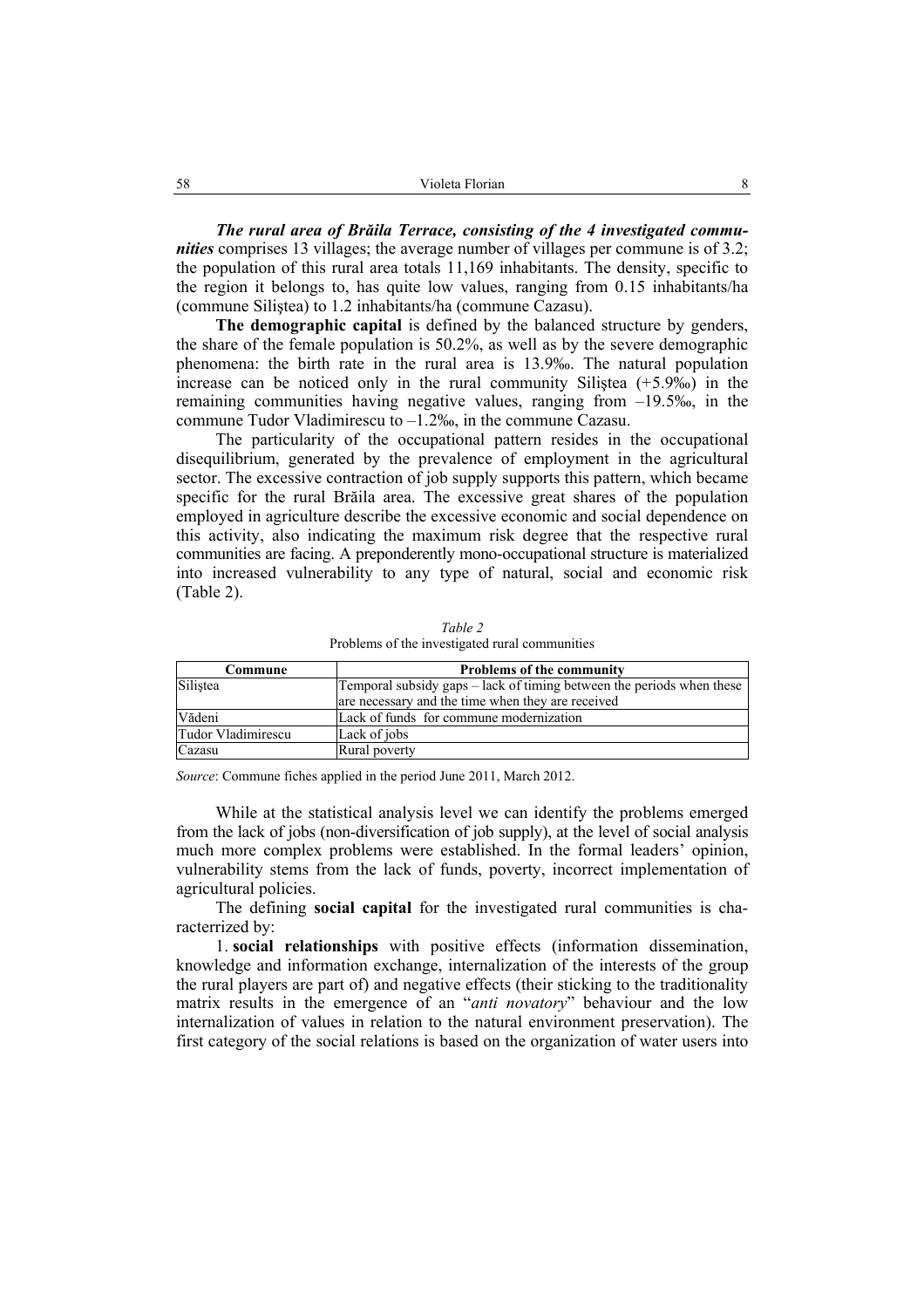formalized entities (there are 6 irrigation water users' organizations) and on the establishment of producers' associations ("Association of sheep and cattle raisers" in the locality Siliştea). The social relations with negative effects are determined by: minimum rural poverty generated by a specific participatory pattern. The professional producers' organizations are early nuclei of institutionalized capital, these being found in the rural communities where entrepreneurs exist and in which the life quality has a high level. The farmers' organizations are characterized by the relative decoupling phenomenon, with a clear-cut separation between the formal structures and the effective operation.

2. **"the confidence radius"** – assessing the contribution of social relations to sustainable development, enabling the opening of the rural community to the exterior, together with the stability of relations. In general, the rural associative forms that have established formalized relationships, for example, the irrigation water users' organizations, have had an essential contribution to the opening of rural communities towards the extra-rural institutions.

**The economic characteristics** are generated by the prevalence of the agricultural activities with low entrepreneurship representativeness and the low diversification of non-agricultural activities. The investigated areas have been subject to the anthropic impact, the natural vegetation being replaced by agricultural crops, which "stopped the natural process of humus bioaccumulation and contributed to the decrease of humus reserve in soil implicitly"<sup>15</sup>. The very high share of arable land – ranging from 84.71% (commune Vădeni) to 95.96% (commune Siliştea) determines the agrarian profile of the investigated sub-system and occupational structures focusing on agriculture (Table 3).

|           | Cazasu | <b>Silistea</b> | Vădeni | <b>Tudor</b><br><b>Vladimirescu</b> |
|-----------|--------|-----------------|--------|-------------------------------------|
| Arable    | 94.80  | 95.96           | 84.71  |                                     |
| Pastures  | .60    | 3.04            | . 93   | 87                                  |
| Orchards  | 3.60   | 0.92            | 0.33   |                                     |
| Vineyards |        | 0.08            | 13.03  | 0.54                                |

*Table 3*  Structure of agricultural areas, %

*Source:* Study conducted by OJSPA Brăila, for the communes Cazasu and Siliştea, in conformity with the MAFF Order no. 223/2002, 2006: 5; for the commune Vădeni, data from documents of OJSPA Brăila, 1996; for the commune Tudor Vladimirescu, data from the Locality Fiche, DJS Brăila, 2010: 17–18.

The soil quality permitted the development of agricultural activities and the consolidation of an extensive economic system: "The soils on the territory of the commune Cazasu were grouped into 5 quality classes. The classification took into consideration all the weather and soil factors characteristic to each homogeneous

<sup>15</sup> Study conducted by OJSPA Brăila, in conformity with MAFF Order no. 223/2002 of MAFF $2006:5$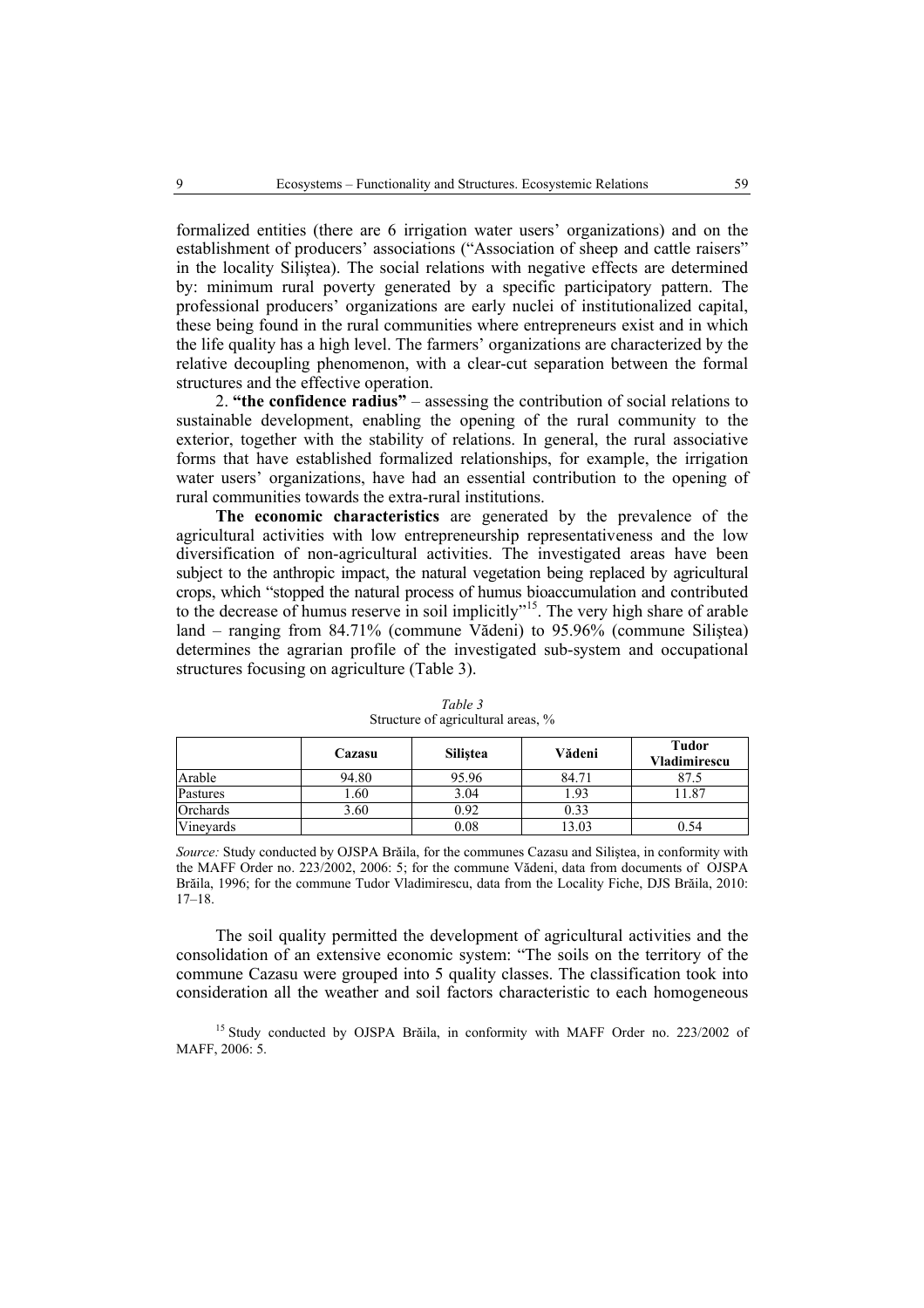territory: annual average temperature, annual average rainfall, depth of phreatic water, gleization, salination, alkalinization, horizon A texture, total porosity in the restrictive horizon, calcium carbonate content, the reaction in the first 20 cm, the humus reserve on 0–50 cm, useful edaphic volume. The soils on the territory of commune Cazasu, Brăila county, were formed in the conditions of a plain relief (2313.51 ha – 100% of the territory area) on parental materials consisting of loessial deposits, in the conditions of a dry continental temperate climate, characterized by high annual average temperature (11ºC) and low annual average rainfall (460.5 mm)"16. The soil formation in the area of commune Siliştea "took place in the conditions of a dry climate, with cold winters and hot summers, with torrential rains at large intervals. The potential evapo-transpiration exceeds the rainfall value, resulting in a humidity deficit that affects the crops and favours soil salinization in the areas where the phreatic water is found at a small depth<sup>"17</sup>.

The agricultural areas belonging to the commune Vădeni are of medium quality: most arable areas are in the  $3<sup>rd</sup>$  quality class. The arable land in the commune Tudor Vladimirescu has a wide range of soil quality; the land in the  $2<sup>nd</sup>$  quality class has the highest share. The benefits that agriculture extracts from the supply services (food-crops) of the eco-system that the 4 rural localities are part of are quite contradictory due to the existence of the irrigation system. The irrigation system of Brăila Terrace results in breaking up the ecosystem equilibrium on one hand, and the optimization of agricultural production on the other hand (Table 4).

The economic diversity (Table 5) is the result of the ecosystem supply service conjugated with the existence of a rural business environment depending on the proximity to the urban centers (Cazasu located at 5.7 km from Brăila and Vădeni at 15.9 km from Galaţi).

The occupational structures (Table 6), under institutionalized forms, are those specific to rural communities on the way to their economic and social emancipation; the relevant shares of the employees from industry are generated by the flow of commuters oriented towards the two urban poles, Galați and Brăila.

The demographic and socio-economic structures have generated the modality to connect to the natural ecosystem and the utilization level of the goods and services specific to it (Table 7).

The way of understanding the natural ecosystem, the degree of intervention upon the natural habitat and the whole tissue built up in time between the two players – rural community-ecosystem – determined the ecosystem contribution minimalization. The ecosystem is the support of the basic activities (feeding, heating) and of the fundamental processes (pollination); the contribution of the other services is low, being determined by the relative absorption degree of the rural communities.

<sup>&</sup>lt;sup>16</sup> Study conducted by OJSPA Brăila, for the commune Cazasu, in conformity with MAFF Order no. 223/2002, 2006: 6–7. 17 Study conducted by OJSPA Brăila, for the commune Siliştea, in conformity with MAFF

Order no. 223/2002, 2006: 6.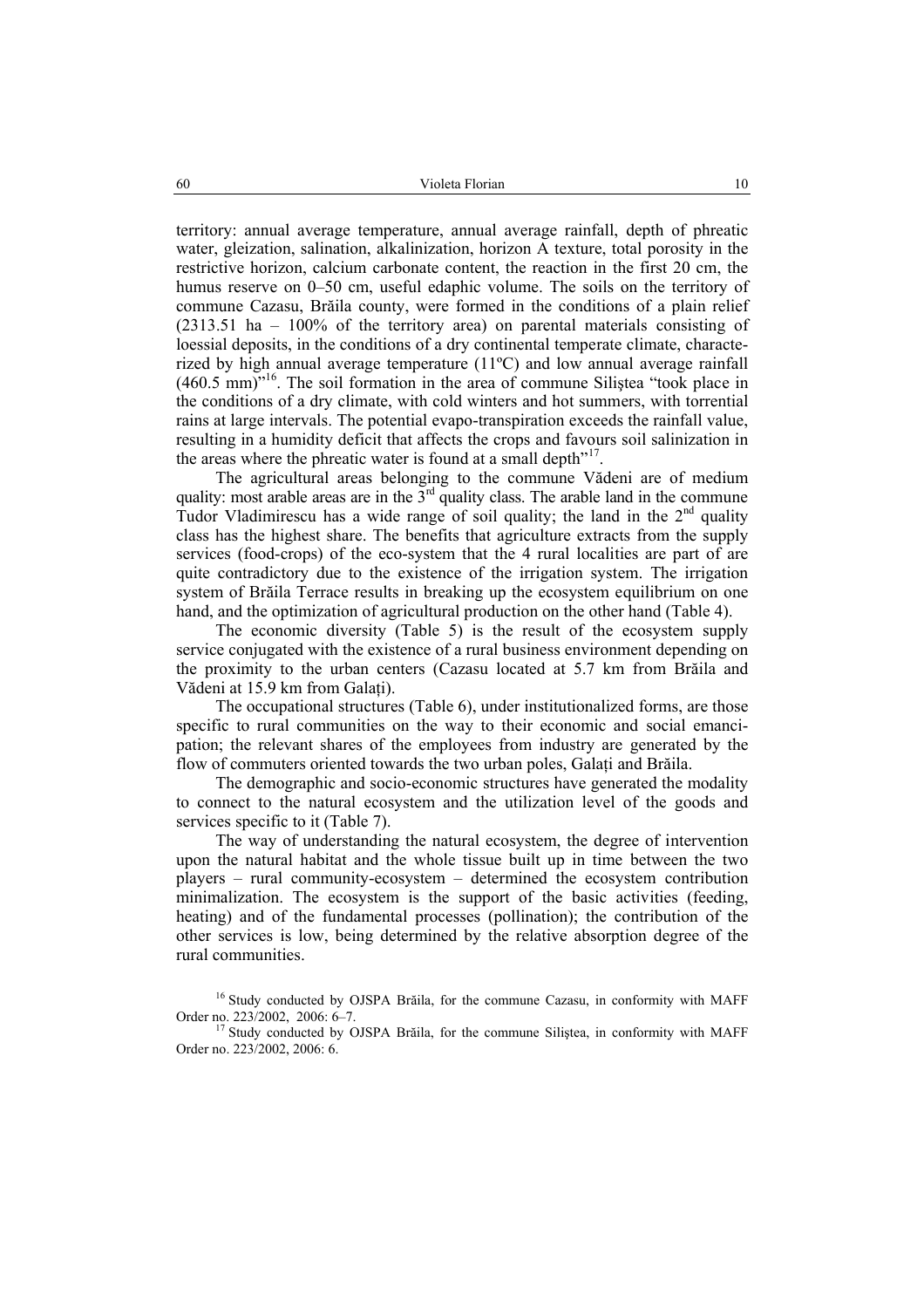|                        | Cazasu          |       | Siliştea           |       | Vădeni           |       | <b>Tudor</b><br>Vladimirescu |       |
|------------------------|-----------------|-------|--------------------|-------|------------------|-------|------------------------------|-------|
|                        | 2008            | 2010  | 2008               | 2010  | 2008             | 2010  | 2008                         | 2010  |
| Area under wheat       |                 |       |                    |       |                  |       |                              |       |
| Irrigated-ha.          | 890             | 711   | 1,670              | 1,335 | 1,520            | 1,214 | 1,040                        | 829   |
| non-irrigated-ha.      | 1,317           | 1,485 | 7,855              | 8,366 | 9,613            | 9,519 | 4,879                        | 5,114 |
| Wheat production       |                 |       |                    |       |                  |       |                              |       |
| Irrigated-tons         | 920             | 866   | 2,701              | 1,354 | 1,613            | 1,575 | 683                          | 836   |
| non-irrigated-tons     | 1,418           | 1,821 | $\overline{5,616}$ | 6,397 | 4,824            | 3,213 | 1,796                        | 2,954 |
| Area under<br>rapeseed |                 |       |                    |       |                  |       |                              |       |
| Irrigated-ha.          | 30              | 100   | 100                | 68    | 428              | 801   | 120                          | 371   |
| Non-irrigated-ha.      | $\overline{84}$ | 140   | 280                | 380   | 480              | 317   | 260                          | 199   |
| Rapeseed<br>production |                 |       |                    |       |                  |       |                              |       |
| Irrigated-tons         | 46              | 270   | 230                | 176   | 748              | 1,155 | 193                          | 428   |
| non-irrigated-tons     | 100             | 285   | 551                | 624   | 1324             | 2,060 | 691                          | 1,213 |
| Area under maize       |                 |       |                    |       |                  |       |                              |       |
| Irrigated-ha.          | 350             | 93    | 280                | 380   | 428              | 801   | 120                          | 371   |
| non-irrigated-ha.      | 495             | 100   | 350                | 390   | 480              | 317   | 260                          | 199   |
| Maize production       |                 |       |                    |       |                  |       |                              |       |
| Irrigated-tons         | 617             | 497   | 1,314              | 4,830 | 1,324            | 2,060 | 691                          | 1,213 |
| non-irrigated-tons     | 693             | 435   | 2,277              | 4,976 | 1,374            | 4,486 | 2,374                        | 6,474 |
| Area under             |                 |       |                    |       |                  |       |                              |       |
| sunflower              |                 |       |                    |       |                  |       |                              |       |
| Irrigated-ha.          | 100             | 120   | 300                | 143   | $\overline{300}$ | 200   | 220                          | 100   |
| non-irrigated-ha.      | 100             | 231   | 1397               | 872   | 1,181            | 2,405 | 820                          | 999   |
| Sunflower              |                 |       |                    |       |                  |       |                              |       |
| production             |                 |       |                    |       |                  |       |                              |       |
| Irrigated-tons         | 201             | 288   | 810                | 400   | 811              | 560   | 354                          | 250   |
| non-irrigated-tons     | 160             | 370   | 2,230              | 1,588 | 1,830            | 4,406 | 1,002                        | 1,726 |

| Table 4 |  |  |  |  |                                                     |  |  |
|---------|--|--|--|--|-----------------------------------------------------|--|--|
|         |  |  |  |  | Dynamics of main crops and agricultural productions |  |  |

*Source:* Data supplied by DARD Brăila, 2011.

*Table 5* The economic diversity

|                                        | Cazasu | <b>Silistea</b> |    | Vădeni   Tudor Vladimirescu | <b>TOTAL</b> |
|----------------------------------------|--------|-----------------|----|-----------------------------|--------------|
| Local industry firms - no.             |        |                 |    |                             | 14           |
| Agriculture, food industry firms - no. |        |                 |    |                             | 33           |
| Firms – related services for           |        |                 |    |                             |              |
| $a$ griculture – no.                   |        |                 |    |                             |              |
| Tourism firms - no.                    |        |                 |    |                             |              |
| Commercial firms – no.                 | 24     |                 | 16 |                             | 50           |
| Transport, construction firms – no     | 11     |                 |    |                             |              |
| Other firms $-$ no.                    |        |                 |    |                             | 28           |
| $TOTAL - no$ .                         | 62     |                 |    |                             | 15(          |

*Source*: www.listafirme.ro/braila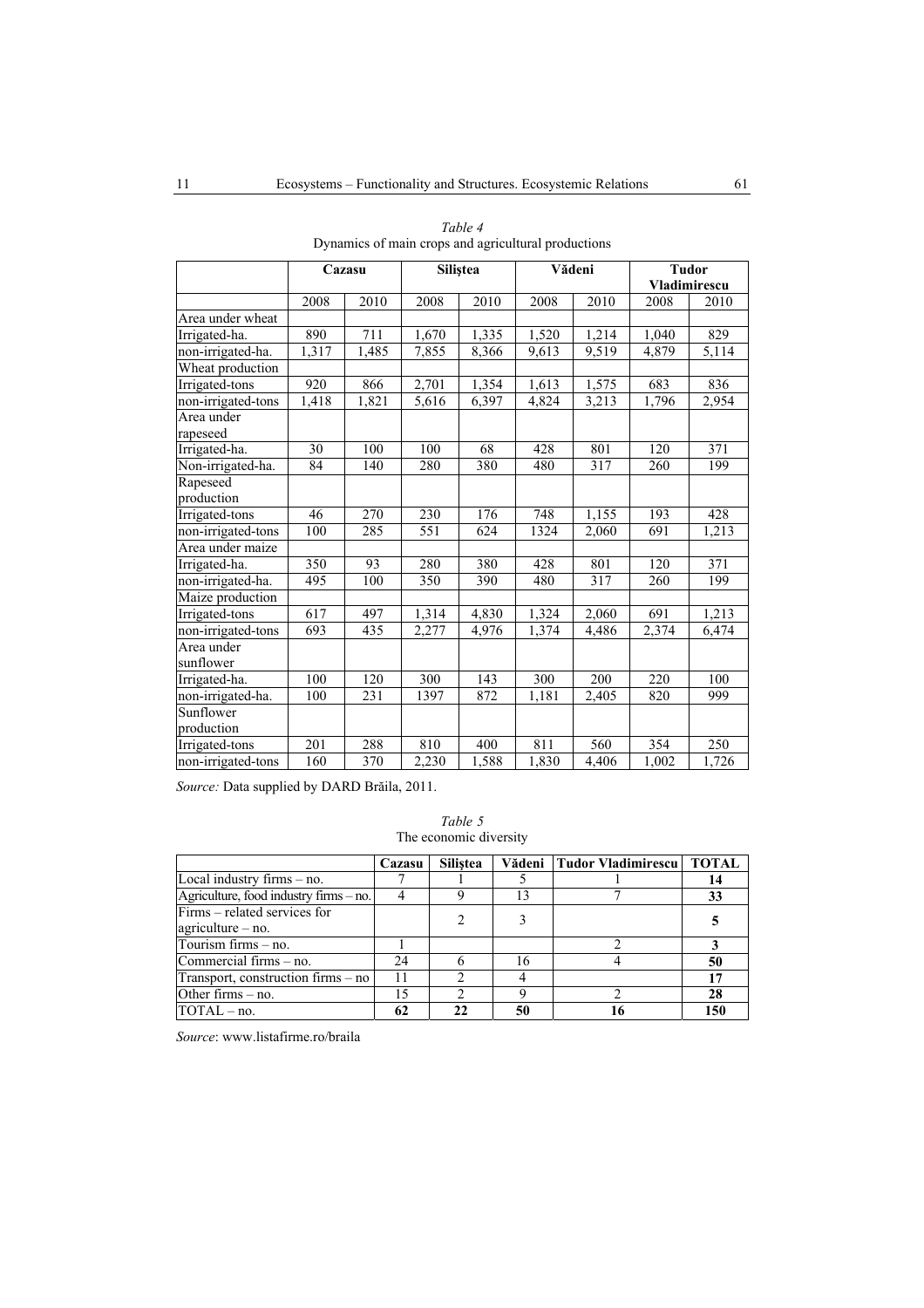|                                 | Cazasu | <b>Silistea</b> | Vădeni | <b>Tudor</b>        |
|---------------------------------|--------|-----------------|--------|---------------------|
|                                 |        |                 |        | <b>Vladimirescu</b> |
| Agriculture                     | 11.2   | 15.6            | 19.7   | 31.8                |
| Industry                        | 56.3   | 75.1            | 49.2   |                     |
| Constructions                   | 5.1    | 0.5             | 0.3    |                     |
| Trade, mechanical repairs       | 17.8   | 9.2             | 13.0   | 8.8                 |
| Transport and storage           | 3.7    | 0.5             | 2.4    |                     |
| Hotels and restaurants          | 5.1    | 0.5             | 1.2    | 1.7                 |
| **<br>Public utilities, ecology |        |                 |        |                     |

| Table 6                   |  |
|---------------------------|--|
| Occupational diversity, % |  |

\* It was calculated on the basis of shares of the number of employees only for certain non-agricultural sectors.

Water distribution, sanitation, waste management, decontamination activities.

*Source:* Own calculations on the basis of data from the Locality Fiche, DJS Brăila, 2010.

| <b>Ecosystem</b><br>services | <b>Supply</b>     |                |                  |                     | <b>Modelling/control</b> |                                  | Cultural and valoric<br>contribution |                              |
|------------------------------|-------------------|----------------|------------------|---------------------|--------------------------|----------------------------------|--------------------------------------|------------------------------|
|                              | food              | fibres         | fresh<br>water   |                     | wild foods pollination   | water<br>regularization          | aesthetic                            | ecosystem<br>leisure<br>time |
| Cazasu                       | crops,<br>animals | wood<br>fibres |                  | captured<br>animals | pollination              | feeding<br>underground<br>waters | religious                            |                              |
| Silistea                     | crops,<br>animals | wood<br>fibres | ground<br>waters | captured<br>animals |                          | feeding<br>ground waters         | religious                            |                              |
| Vădeni                       | crops,<br>animals | wood<br>fibres |                  |                     |                          | feeding<br>underground<br>waters | religious                            |                              |
| Tudor<br>Vladimirescu        | crops,<br>animals | wood<br>fibres |                  |                     |                          | feeding<br>underground<br>waters | religious                            | Natural                      |

*Table 7*  The ecosystem – rural community relation

*Source:* Processing of data from the Commune Fiche, 2011, 2012 and in-depth interviews applied to rural people.

In this **relational context (natural ecosystem→rural community)** the support for the rural welfare is minimally obtained through:

– generation of basic matters for an agreeable life (adequate subsistence matters, food, shelter) through the **supply service** and regularization of ground waters, and biological fundamental processes (pollination) and through the **modelling/ control/ regulation service**;

– the materialization of a minimal level of satisfying the health condition is realized only for the existence and quality of ground waters and through **the supply and control/modelling service**;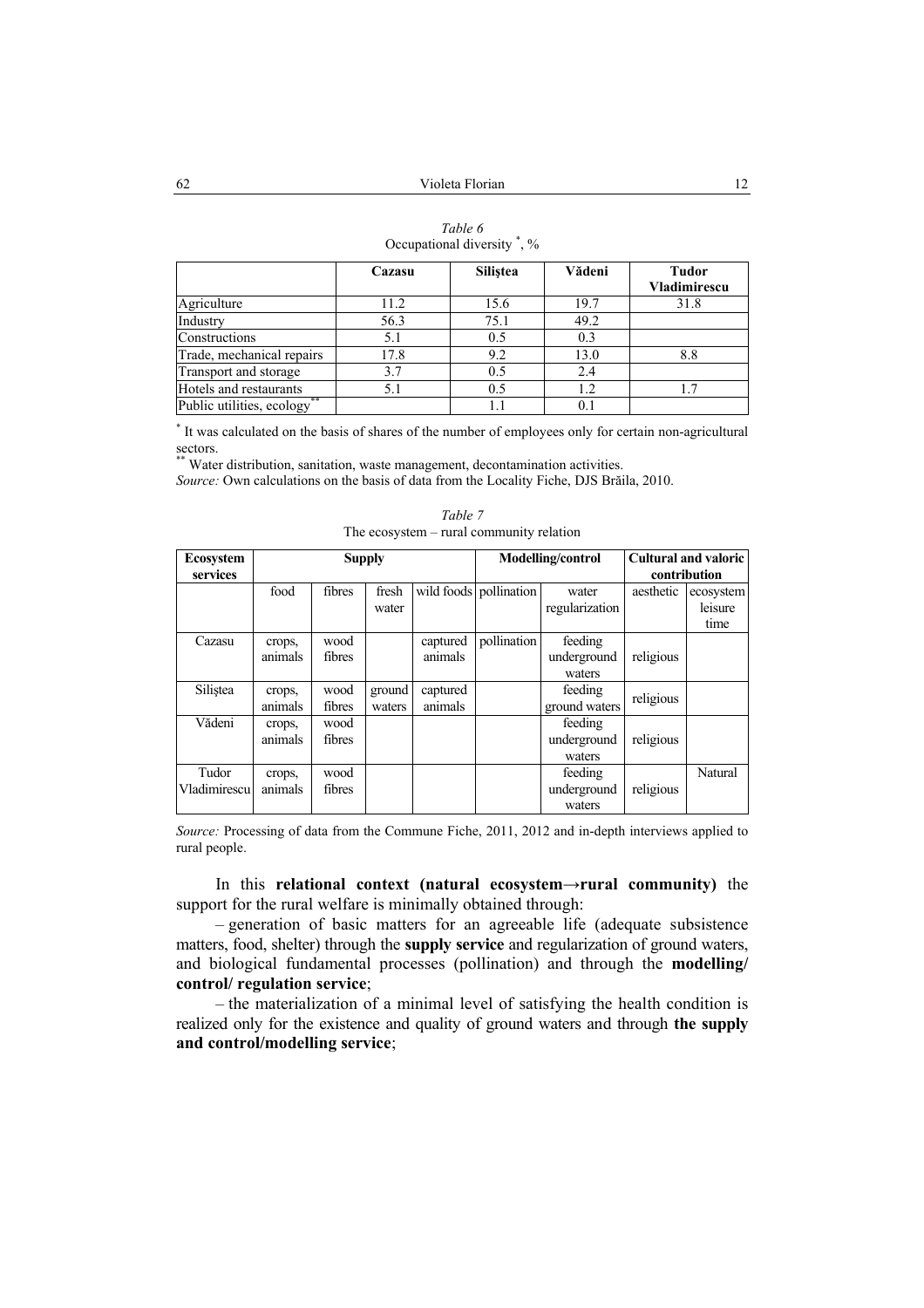– the materialization of the good social relations (social cohesion, capacity to help others, mutual respect) is mainly supported through the **cultural contribution service** (aesthetic – religious values);

– the generation of the personal security conditions is supported by all the 3 ecosystem services, under minimal parameters: through the **supply service**  (adequate subsistence matters, food, shelter), **through the modelling/control/ regulation service** (ground water regularization and fundamental biologicalpollination processes) and through the **cultural contribution service** (aestheticreligious values);

– the freedom of action and choice is low because there is a minimal capacity to control the personal situation with the help of the three fundamental services (on one hand their support is diminished and on the other hand the latent and manifest behaviours have low intensity degrees).

A possible sociological explanation would consist in: the dimensions lacking valoric depth of the *internalization process* through which the external data are analyzed, become internal data and represent the basis of the individual's adaptation; in this way, a process of ecological uncertainty increase takes place at individual level; a superficial *learning process* (based on special relations with the natural and human habitats depending on the character of situations/persons and not on their achievements), generating manifest behaviours subject to certain unwritten laws and not to certain norms.

The drought phenomenon in which the modelling/control/regulation service does not have any role on the human habitat; this is perceived either as a divine fact or as a consequence of the irrigation system destruction. The specific mentality focuses on religious causes and associations18: "*When it was drought, this was real, and we used to pray to God ... it was a request, they used to bring a saint from a monastery in the proximity, the priests used to come, they used to read here and maybe, after a day or two ... those clouds were coming ... and even now, please, forgive me, we are praying to God to give rain from above ... from above, that is all, last year, on Saint Elijah's Day, which is a great day for us, it rained*." (C.T. farmer, Cazasu).

*When God wishes, this is it, for instance, you've seen, this autumn, it was a terrible drought, a whole month it didn't rain, nothing ... People were going to the field, with water barrels, with big icons, they were going to the field and the priest was reading, used to drop water on the ground; and after that clouds gathered and rain would fall ... Today they take out only the icons from the church, we are going to the fields with them, Holy Virgin, and Jesus Christ, 2, 3 icons, ... the priest reads, when it is drought, when it isn't, he won't read; it is quite strange, once after the service it started to rain, you know, it was a bad weather outside, you know, it was interesting , well, that would be all ..."* (R.S. farmer, Siliştea).

<sup>18</sup> In-depth interviews applied in 2011, 2012 in the communes Siliștea and Cazasu; ATLAS processing.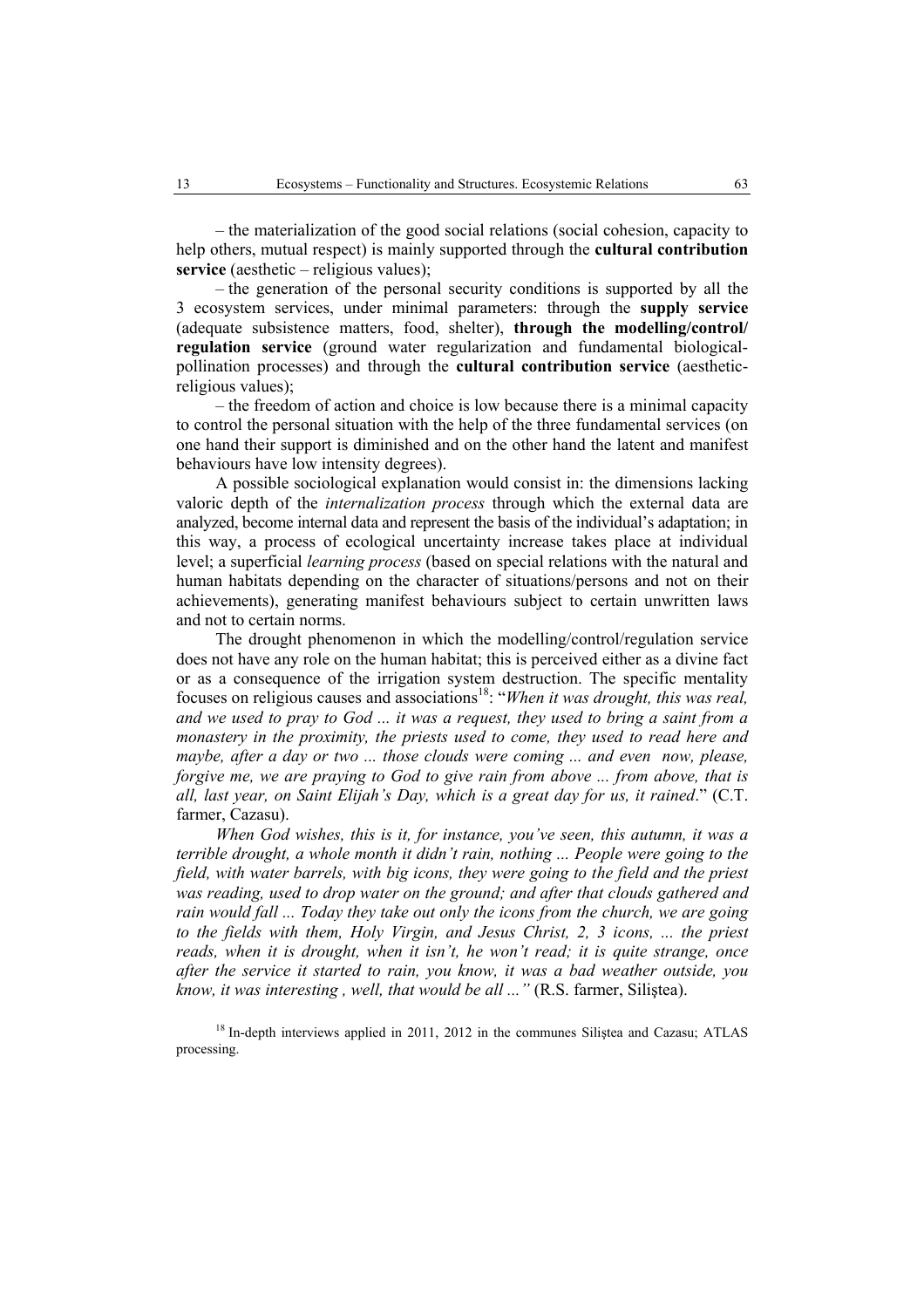The precarious condition of the irrigation canals means turning back to a passive behaviour: *They destroyed, dear madam [low voice, upset], they took the flagstones, ... the engines that were working, they stole them shamelessly [low voice], they stole, [high voice, accusingly] they stole the motor pumps from the cooperative farm, these ones that used to pump out water, were in every station; there was a station here, 2,3 stations that pumped water, they stole from there, too [Was there anybody working in the stations?] they were workers, state employees ... everything was destroyed, you could even say that there was not any cabin there, it is nothing there now [slightly amused]. People do not irrigate anymore, now they are waiting to receive funds from the government, with these bigger ones, there is more hope, but with those small ones, they must spend all, because they took the small flagstones to use them for themselves ... I also took 3 or 4 myself, what could I say, if I found them there I put them in my chart and I used them ... they were destroyed madam, they were stolen.* (C.T. farmer, Cazasu).

While 20% of the explanations are of religious nature, 60% belong to the association between this phenomenon and other related processes (poverty, spatiality, temporality); the most frequent is built upon the food vulnerability: "W*hen it was drought we did not have what to eat, if it was drought we had less wheat ... you worked for nothing and did not save anything. Only one year it was drought and there was no maize to be harvested ... In '57 it was drought. Lucky of us with the cows that had enough milk, we were making porridge, we were making doughs, we were making this kind and were eating,. ... hunger was the worst thing and this is the cruelest memory."* (R.S. farmer, Siliştea).

In the typology of associative answers, the spatial-temporal ones prevail, as a kind of vulnerability translating: *"... what shall I tell you, this is the story, the great drought was in the year 1946, 1947, these two years, that was the great drought that people felt, yes, all people, but not quite all, in Oltenia it rained, the grains were harvested, we used to go there and buy grains, and brought them here; this is the story of drought here in Muntenia."* (C.T. farmer, Cazasu).

**The relation between the ecosystem and the rural communities can be assessed in terms of sustainability as the sum of the capital goods is constant**, in the conditions in which the direct factors (the change of the local agricultural land utilization modality, the utilization modality of the local agricultural land areas, the pressure upon the species) and the indirect ones (populations distribution, the governance and the legal framework, new agricultural techniques) contributed to reaching an eco-economic equilibrium. As a complementary approach, **the rural communities – ecosystem relation** is generated by the structure and functionality of a set of independent factors. The direct factors that have a strong impact upon the ecosystem from Brăila are the following:

a) *the change of the local land utilization modality, soil occupation configuration and the change of agricultural techniques*; for example, the soil occupation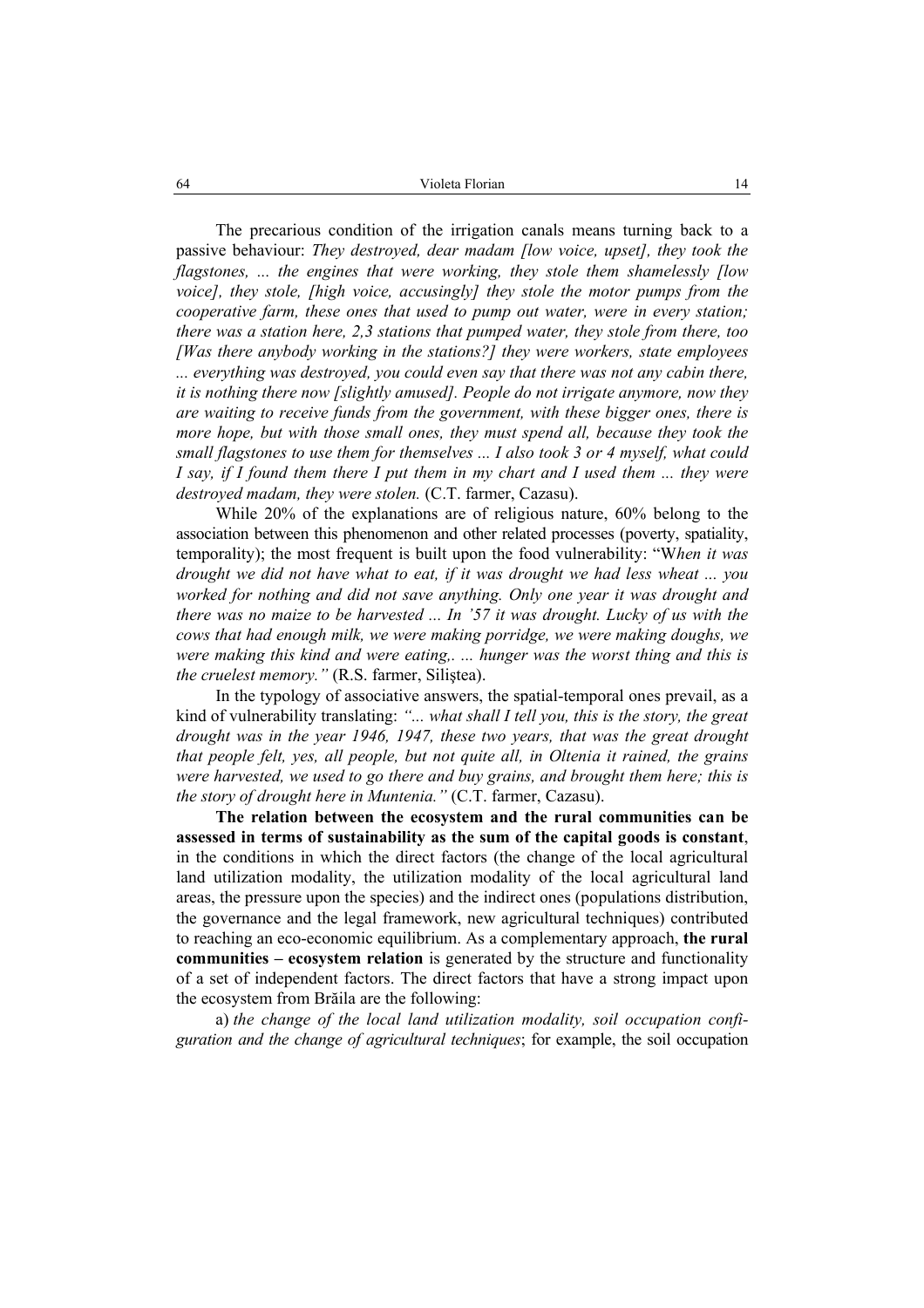scheme (Table 8) is the consequence of the traditional pattern of emergence and development of rural localities in Câmpia Bărăganului (Bărăgan Plain), in which the modernization process took place, with the change of the people's quality of life;

b) *modification of the river flow and water prelevation*;

c) *introduction of pressure upon species*: "…the vegetation was subject to anthropic changes, which determined the setting in of the segetal vegetation. The segetal vegetation depending on the type of crop (row crops or non-row crops) is represented by early spring weeds with long vegetation period (wild oats, swine grass, charlock), perennial weeds (couch grass, cane, tunnyfish, sesame, bindweed) and aquatic weeds (reed, bulrush)"<sup>19</sup>;

d) *the disposal of polluting substances and the abusive use of chemical fertilizers*;

e) *the harvest of crops and the animal production*: if we exemplify by punctual analyses, for the communes Vădeni and Tudor Vladimirescu, we can demonstrate the influence of this factor upon the ecosystem. "For the calculation of the nitrogen balance it is considered that the organic fertilizers on the population's households are applied on an area that does not exceed by more than 2.5 km the limits of the built-in village area. From the point of view of the limits imposed by the average flows of ground water bodies located under the area of the commune, the maximum number of LLU admitted in the spreading area of organic fertilizers is  $3.6$  LLU/ha<sup>220</sup>.

f) *climate variability and change.* 

|                                                                    | Cazasu | <b>Silistea</b> | Vădeni | Tudor<br><b>Vladimirescu</b> |
|--------------------------------------------------------------------|--------|-----------------|--------|------------------------------|
| Dwelling area sq.m                                                 | 54,944 | 29,984          | 54,897 | 37,734                       |
| Length of water supply network $-$ km                              | 21.1   | 15.2            | 33.6   | 25.4                         |
| Length of gas supply network $-$ km                                | 13.8   | 3.9             | 28.7   |                              |
| Agricultural area in total area $-$ %                              | 90.3   | 87.2            | 72.3   | 86.4                         |
| Non-agricultural land area in total area $-$ %                     | 9.6    | 12.7            | 27.6   | 13.5                         |
| Area under buildings $-$ %                                         | 3.3    | 1.8             | 5.2    | 2.3                          |
| Area occupied with means of communication and<br>railroads $-$ %   | 2.3    | 2.2             | 2.2    | 2.1                          |
| Building authorizations issued for residential buildings -<br>sq.m | 5,781  | 1,231           | 2,074  | 589                          |

*Table 8*  Soil occupation pattern

*Source*: Data from the Locality Fiche, Cazasu, Siliştea, Vădeni and Tudor Vladimirescu, DSJ Brăila, 2010.

<sup>19</sup> Study made by OJSPA Brăila, for the communes Cazasu and Silistea, in conformity with Order no. 223/2002 of MAAP, 2006: 4–5.<br><sup>20</sup> Source: wwwicpa.ro/comune\_vulnerabile/Braila/report Braila-Vădeni.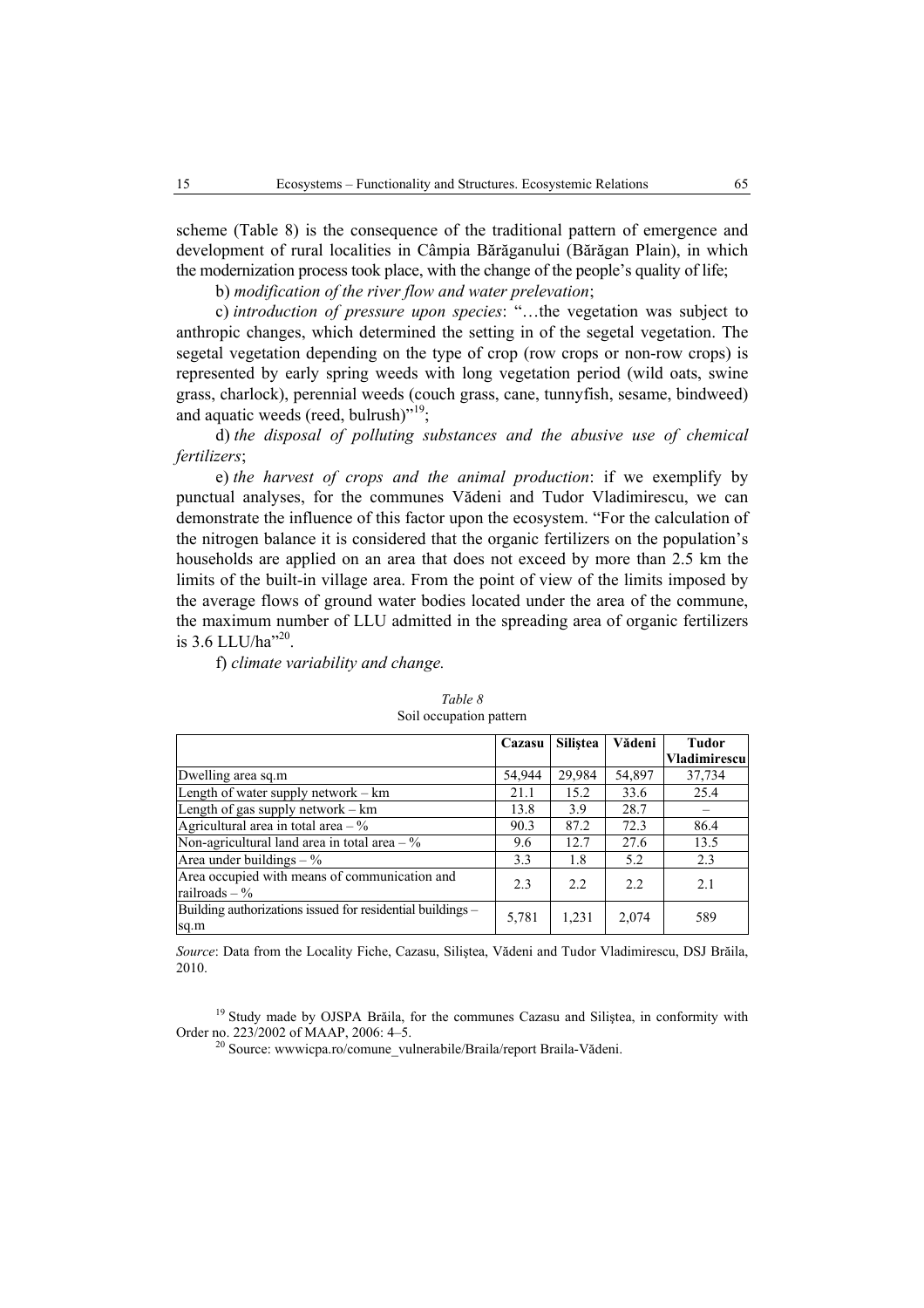The indirect factors with multiple actions upon the ecosystem structure and functionality are concentrated on:

a) *populations distribution* – there is a moderate pressure of the anthropic factor upon the ecosystem in the investigated area;

b) *the governance and legal framework.*

# **5. CONCLUSIONS**

**In the relational (natural ecosystem→rural community) context,** the support for the rural welfare is minimally achieved by: generation of basic matters for an agreeable life (adequate subsistence matters, food, shelter) by the service of supply and regularization of ground waters, and fundamental biological processes (pollination) through the modelling/control/regulation service; the materialization of a minimal level of health condition satisfaction is achieved through the service of supply and control/modelling; the materialization of good social relations is supported mainly through the cultural contribution service; the generation of personal security conditions is supported by all the 3 ecosystem services: the supply service, the modelling/control/regulation service and the cultural contribution service; the freedom of action and of choice is low because there is a minimal capacity to control the personal situation by the help of the three fundamental services (on one hand their support is diminished and on the other hand, the latent and manifest behaviours have low intensity degrees).

The relation between ecosystem and rural communities can be assessed in sustainability terms because the sum of the capital goods is constant, in the conditions in which the direct factors (the change of the local agricultural land utilization, the pressure upon the species) and the indirect factors (populations' distribution, the governance and legal framework, new agricultural techniques) have contributed to reaching an economic equilibrium.

In the context of the **rural communities**  $\rightarrow$  **ecosystem relation**, the direct factors that had a very strong impact upon the Brăila ecosystem are the following: the change of local land utilization, soil occupation configuration and the crop harvest and animal production; these added to the disposal of polluting substances and the pressure upon species. The indirect factor with a very strong impact consists of the governance types and legal framework.

#### **REFERENCES**

<sup>1.</sup> Blaikie, P. (2008), *Epilogue: Towards a future for political ecology that works*, in GEOFORUM, 39: 765–772.

<sup>2.</sup> Hanson, C., Ranganathan, J., Iceland, C., Finisdore, J. (2009), *Guide Pratique pour l'Identification des Risques et Opportunités Issus de l'Évolution des Écosystemes*, World Business Council for Sustainable Development, Meridian Institute, World Resources Institute.